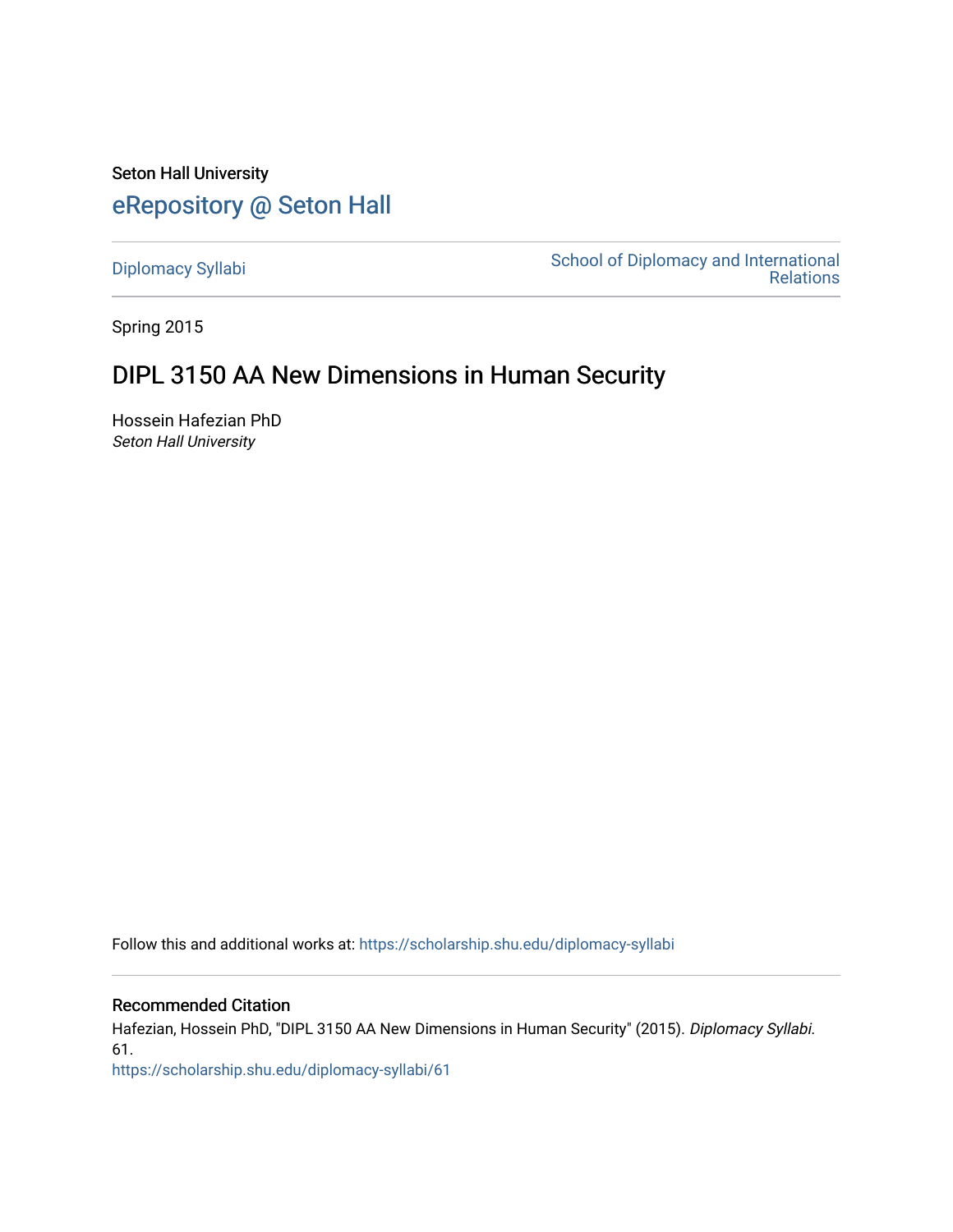# **Seton Hall University**

## **School of Diplomacy**

#### **DIPL 3150-AA: New Dimensions in Human Security**

| Spring 2015           | Fridays 08:30-11:00AM    | Duffy Hall 80                |
|-----------------------|--------------------------|------------------------------|
| Hossein Hafezian, PhD | Email: hafezimo@shu.edu  | Office Phone: (973) 275-2265 |
| Office Hours:         | Wednesdays 06:00-07:30PM | McQuaid 109                  |
|                       | Fridays 11:00AM-12:00PM  |                              |

#### **Course Objectives:**

This course traces the key evolutions in the development of the concept of human security, the various definitions and critiques, how it relates to other concepts and what it implies for politics, polities and policy. Human security is a new concept for clarifying what peace requires and the policies and priorities by which to achieve it. As the process of globalization gains more momentum, the threats also become transnational and states lose power to non-state actors. Thus security can no longer be studied in a onedimensional fashion. It should be examined from an interdisciplinary perspective, considering a variety of factors as well as their interactions. Case studies from different regions of the world will help illuminate the arguments which focus on the shift in approach in studying security in general and human security in particular and the debates about national sovereignty and global vision of security.

#### **Required Textbook:**

Shahrbanou Tadjbakhsh and Anuradha Chenoy, *Human Security: Concepts and Implications*, London: Routledge, 2009.

#### **Recommended:**

Felix Dodds and Tim Pippard (eds.), *Human and Environmental Security: An Agenda for Change*, London: Routledge, 2005.

[Shannon D. Beebe and Mary Kaldor,](http://www.amazon.com/s/ref=dp_byline_sr_book_1?ie=UTF8&text=Shannon+D.+Beebe+and+Mary+Kaldor&search-alias=books&field-author=Shannon+D.+Beebe+and+Mary+Kaldor&sort=relevancerank) *The Ultimate Weapon is No Weapon: Human Security and the New Rules of War and Peace*, London: ReadHowYouWant, 2012.

The above books, as assigned, are required reading for the course. Additional reading assignments will be added during the course of the semester.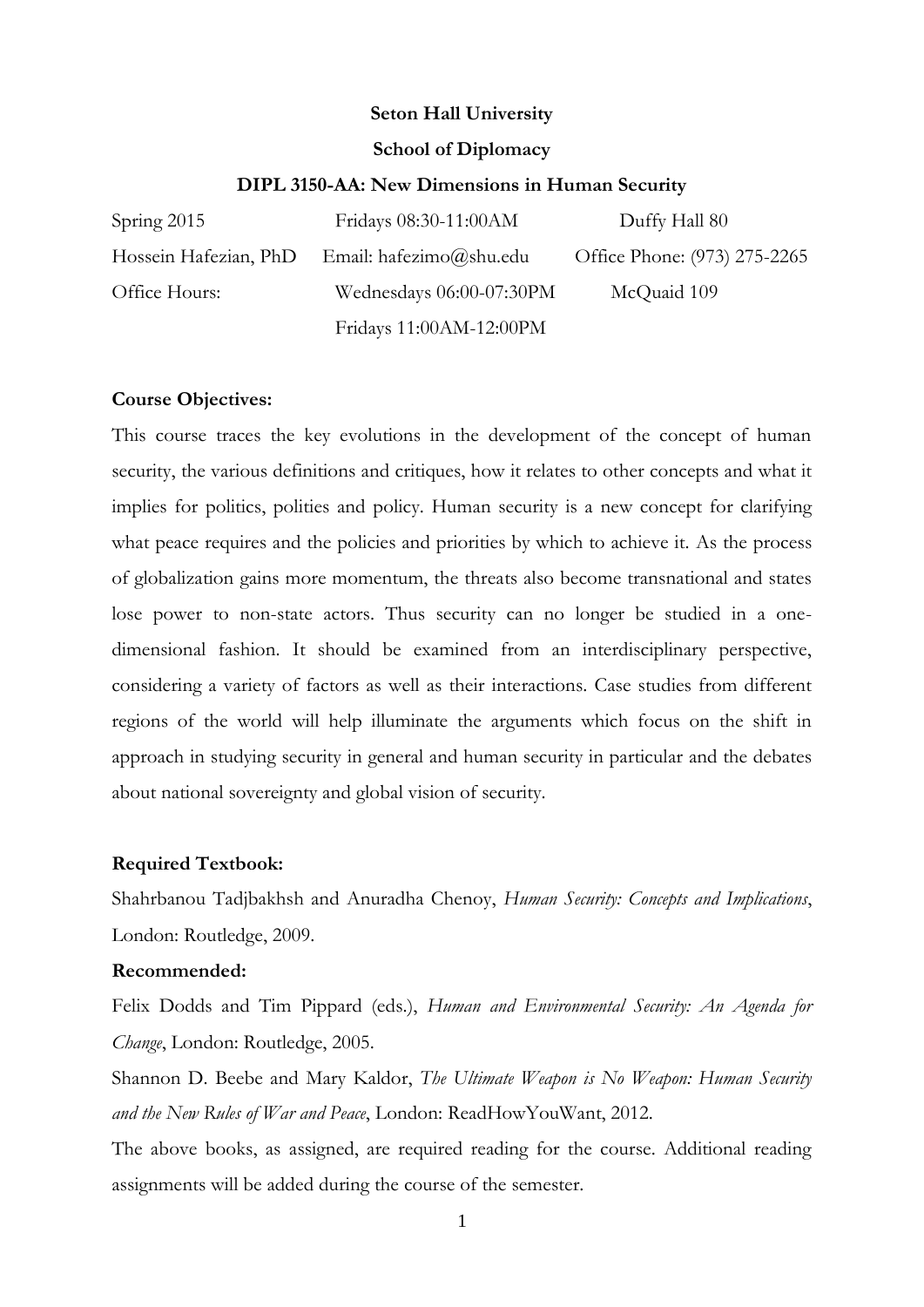#### **Course Requirements:**

Students will be graded on the following basis:

1) One-hour midterm exam (Friday, October 16). It will be given during the regular class period and will cover the material studied thus far. It counts 25% of the final grade.

2) A term paper of 10-12 pages with at least five references (not including the textbooks), on a topic to be approved beforehand by the professor. Due December 4 and counts 25% of the final grade. Students can also work in groups. All students should present findings of their research in class in 10 minutes, followed by five minutes of questions and answers.

3) Two-hour final exam on Monday, December 21. It will cover the entire course, lectures and reading, counting 40% of the final grade. On both examinations, questions will be of the essay type, but there will be objective and identification questions as well. 4) Class participation counts 10% of the final grade.

#### **Disability Services Statement**

Under the Americans with Disabilities Act and Section 504 of the Civil Rights Restoration Act, students at Seton Hall University who have a disability may be eligible for accommodations in this course. Should a student require such accommodation, he or she must self-identify at the Office of Disability Support Services (DSS), Room 67, Duffy Hall, provide documentation of said disability, and work with DSS to develop a plan for accommodations. The contact person is Ms. Diane Delorenzo at [\(973\) 313-6003.](tel:%28973%29%20313-6003)

### **Academic Integrity & Dishonesty**

Plagiarism and other forms of academic dishonesty will be reported to the administration, and may result in a lowered or failing grade for the course and up to possible dismissal from the School of Diplomacy. See university and school standards for academic conduct here:

[http://www.shu.edu/offices/student-life/community-standards/community](http://www.shu.edu/offices/student-life/community-standards/community-standards.cfm)[standards.cfm](http://www.shu.edu/offices/student-life/community-standards/community-standards.cfm)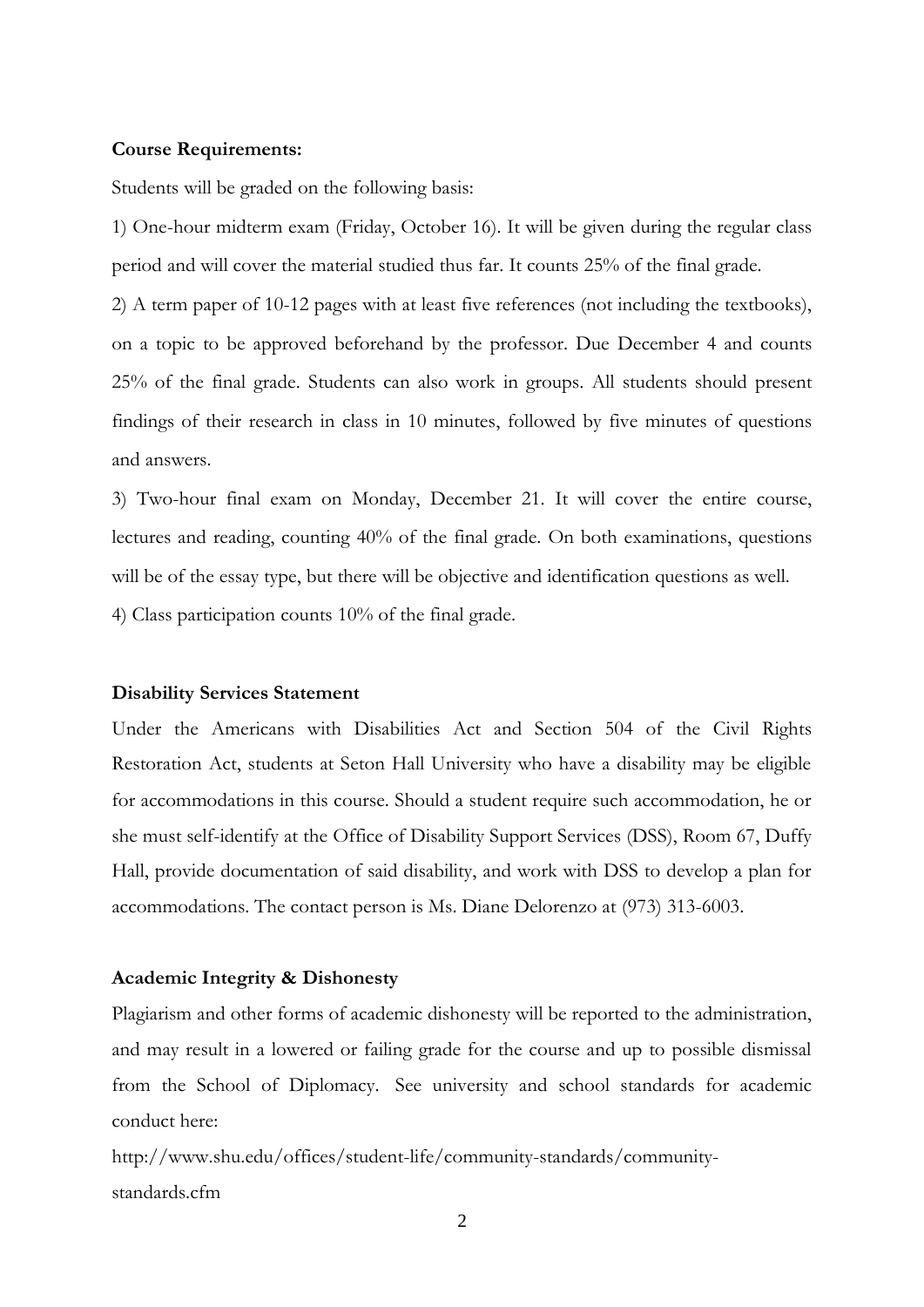[http://www.shu.edu/academics/diplomacy/academic-conduct.cfm.](http://www.shu.edu/academics/diplomacy/academic-conduct.cfm)

|       | <b>Schedule of Topics and Readings</b>     |          |  |
|-------|--------------------------------------------|----------|--|
| Dates | <b>Topics</b>                              | Readings |  |
| 9/4   | <b>Introductory Notes</b>                  |          |  |
|       | Tadjbakhsh, Introduction                   |          |  |
| 9/11  | <b>Rational for Human Security</b>         |          |  |
|       | Tadjbakhsh, Chap. 1                        |          |  |
|       | Beebe, Chap. 1                             |          |  |
| 9/18  | <b>Critiques of Human Security</b>         |          |  |
|       | Tadjbakhsh, Chap. 2                        |          |  |
|       | Beebe, Chap. 2                             |          |  |
| 9/25  | <b>Security Studies and Human Security</b> |          |  |
|       | Tadjbakhsh, Chap. 3                        |          |  |
|       | Beebe, Chap. 3                             |          |  |
| 10/2  | <b>Human Development</b>                   |          |  |
|       | Tadjbakhsh, Chap. 4                        |          |  |
|       | Dodds, Chap. 2                             |          |  |
| 10/9  | <b>Debates in Human Rights</b>             |          |  |
|       | Tadjbakhsh, Chap. 5                        |          |  |
| 10/16 | Midterm Exam                               |          |  |
|       | <b>Conflict and Security</b>               |          |  |
|       | Tadjbakhsh, Chap. 6                        |          |  |
|       | Dodds, Chap. 3                             |          |  |